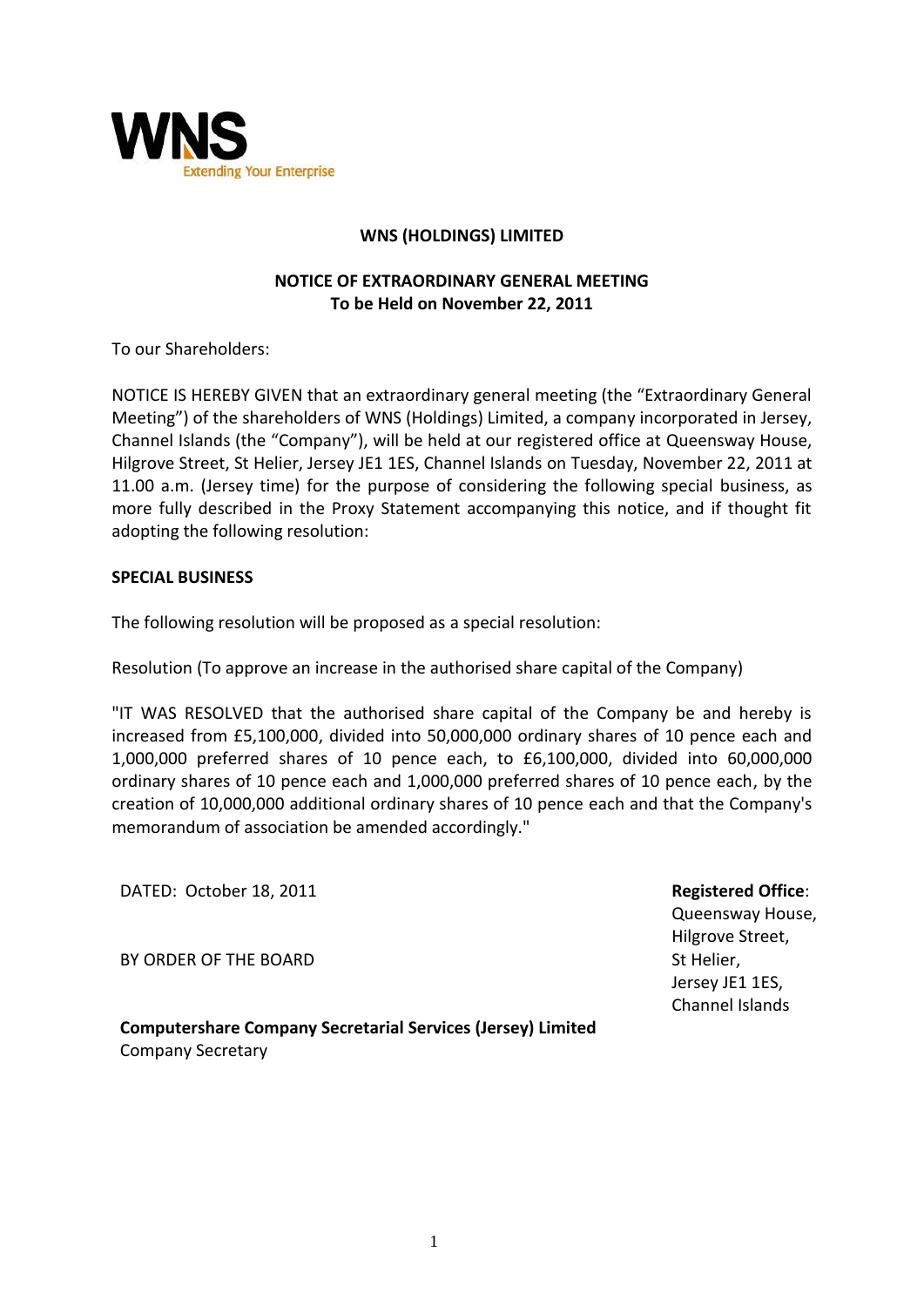## **NOTES**:

- 1. The Board of Directors has fixed the close of business on October 18, 2011 as the record date for determining those persons whose names appear on our Register of Members as holders of our ordinary shares (collectively, our "Shareholders") who will be entitled to receive copies of this Notice of Extraordinary General Meeting, the accompanying Form of Proxy and Proxy Statement.
- 2. A Shareholder entitled to attend and vote at the Extraordinary General Meeting is entitled to appoint a proxy or proxies to attend the Extraordinary General Meeting and, on a poll, to vote on his behalf. A proxy need not be a Shareholder. A Form of Proxy, which should be completed in accordance with the instructions printed thereon, is enclosed with this document. The appointment of a proxy will not prevent a Shareholder from subsequently attending and voting at the Extraordinary General Meeting in person.
- 3. To be valid, the instrument appointing a proxy or proxies, and any power of attorney or other authority (e.g. board minutes) under which it is signed (or a notarized copy of any such power or authority), must be deposited at the registered office of the Company (c/o Computershare Company Secretarial Services (Jersey) Limited at Queensway House, Hilgrove Street, St Helier, Jersey JE1 1ES, Channel Islands (attention: Sheena Toudic)) not less than 48 hours before the time appointed for the holding of the Extraordinary General Meeting or any adjournment thereof or for the taking of a poll at which the proxy proposes to vote.
- 4. A proxy may be revoked by: (i) giving the Company notice in writing deposited at the Company's registered office (c/o Computershare Company Secretarial Services (Jersey) Limited at Queensway House, Hilgrove Street, St Helier, Jersey JE1 1ES, Channel Islands (attention: Sheena Toudic)) before the commencement of the Extraordinary General Meeting or any adjournment thereof or for the taking of a poll at which the proxy proposes to vote; (ii) depositing a new Form of Proxy with the Company Secretary before the commencement of the Extraordinary General Meeting or any adjournment thereof or for the taking of a poll at which the proxy proposes to vote (although it should be noted that the new Form of Proxy will only be a valid proxy, as opposed to being capable of revoking an earlier Form of Proxy, if deposited not less than 48 hours before the time appointed for the Extraordinary General Meeting or any adjournment thereof or for the taking of a poll at which the proxy proposes to vote); or (iii) attending in person and voting on a poll.
- 5. If the Extraordinary General Meeting is adjourned for lack of a quorum, the adjourned meeting will be held at 11.00 am (Jersey time) on November 29, 2011 at Queensway